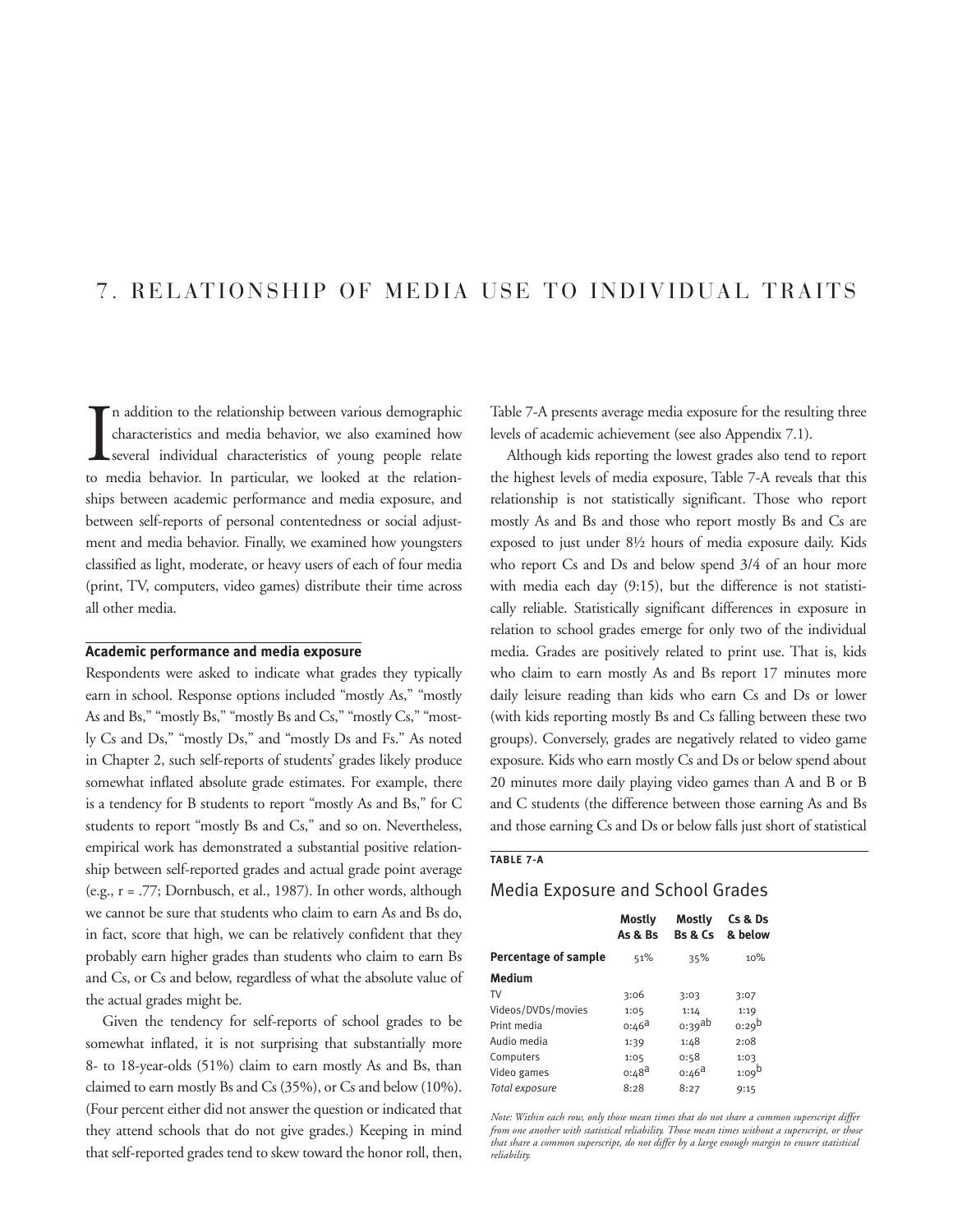significance). Exposure to TV, music, and videos/movies does not significantly differ across the three academic groups.

These findings — that is, the lack of strong negative relationships between most media use and grades — are somewhat surprising. Several earlier studies that reported a positive relationship between grades and reading, also found significant negative relationships between grades and exposure to other electronic media as well as to overall media exposure (e.g., Roberts, et al., 1999; Schramm, Lyle & Parker, 1961). It may be that as media become more and more integrated into the lives of young people, the differences once located by academic performance are attenuating. To the extent that this is the case, it appears to be because kids who earn higher grades are engaging in more media use. That

is, there is no change from 1999 (cf. Roberts, et al., 1999) to 2004 in the amount of media exposure among kids reporting fair or poor grades. Among those reporting good grades, however, media exposure has increased by 43 minutes, reducing the differences between the two groups in overall media

exposure to the point that it is no longer statistically reliable. The upshot is that while there still seems to be a tendency for kids who earn high grades to spend slightly less time with media, the difference is not nearly as great as has been found in previous research.

# **Personal contentedness and media exposure**

Several early studies of young people's TV exposure reported that kids who have difficulties with friends or parents or who are otherwise unhappy or dissatisfied with some aspects of their lives devote more time to TV than do those who are happier or better adjusted (e.g. Johnston, 1974; Maccoby, 1954; Schramm, Lyle & Parker, 1961; Tangnay, 1988). Comstock (1991) writes that, "greater-than-ordinary use of pictorial media such as TV arguably has become recognized as a possible symptom of personal maladjustment" (p. 33). More recently, Roberts and his colleagues (Roberts, et al., 1999; Roberts & Foehr, 2004) found a strong, negative relationship between media exposure and scores on an index of "contentedness." The current study employs the same contentedness index used in 1999 (cf. Roberts, et al., 1999) to determine whether the relationship still holds.

The "Contentedness Index" consists of six, self-descriptive statements:

- I have a lot of friends.
- I get along well with my parents.
- I am often bored.
- I often feel sad and unhappy.
- I have been happy at school this year.
- I get into trouble a lot.

Respondents indicate the degree to which they believe each statement describes them by circling one of four responses: "A lot like me," "Somewhat like me," "Not much like me," or "Not at all like me." Items are scored such that higher values indicate more contentedness and are summed to create an index that can range from six (low contentedness) to 24 (high contentedness).

It is important to note that, for the most part, the kids participating in this study are generally fairly satisfied with their lives. That is, they report relatively high levels of contentment and

**Except for time spent reading, the least**  contented kids report more media exposure than those classified as belonging to either the moderately or highly contented groups.

social adjustment. Although the obtained scores cover the entire range possible (from a low of six to a high of 24), 75% of the youngsters score above the scale mid-point of 15; the median overall contentedness score is 18 and the mean is 18.2. In other words, most of the kids who are

classified as low in contentedness for purposes of analysis are not particularly unhappy or alienated (although a few are).

The high- and low-contentedness groups are defined as comprising youngsters scoring roughly one standard deviation above and below the overall contentedness mean. Adjusting for natural break points on the index, the 18% of youngsters who scored 15 or lower are classified as belonging to the low-contented group, the 13% scoring 22 or higher are classified as belonging to the high-contented group, and the 64% scoring 16 through 21 were placed in the moderate-contented group (5% of respondents did not respond to the items).

As the mean exposure times in Table 7-B illustrate, contentedness is negatively related to overall media exposure. Except for time spent reading, the least contented kids report more media exposure than those classified as belonging to either the moderate- or high-contentedness groups. Low-contented kids report significantly more exposure to music and to video games (the moderate and high groups differ significantly only for video game exposure). Exposure to TV, other screen media and computers follow this pattern, although the differences are not statistically significant. Print exposure produces the single exception to this general pattern. Youngsters in the moderate-contentedness group report less reading than those in either the low- or high-contentment groups, which are identical in print exposure. $32$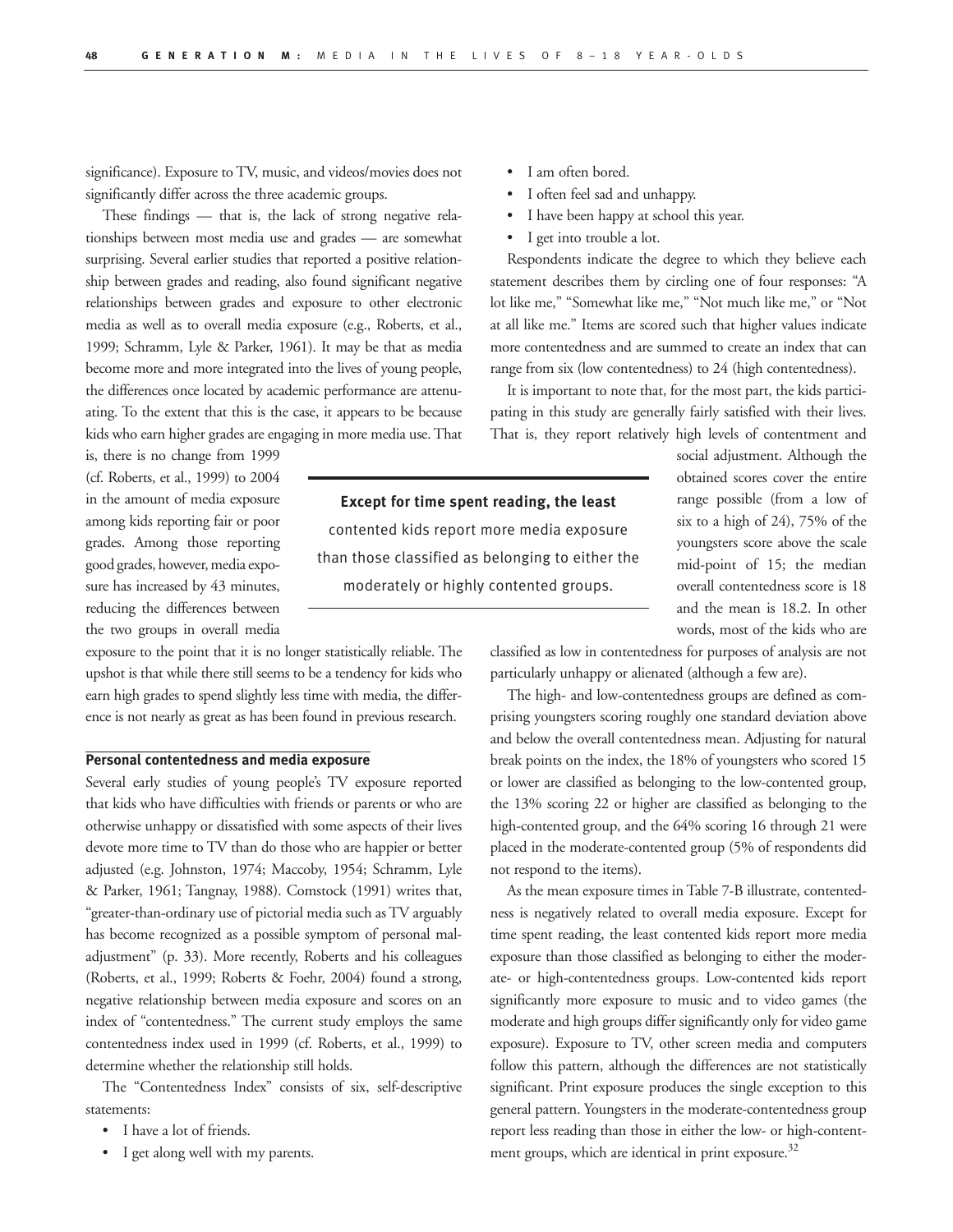### **TABLE 7-B**

# Media Exposure by Contentedness

|        |      | <b>Contentedness index score</b> |      |  |  |
|--------|------|----------------------------------|------|--|--|
| Medium | Low  | Moderate High                    |      |  |  |
| TV     | 3:25 | 3:02                             | 2:57 |  |  |

| Videos/DVDs/movies | 1:15              | 1:09              | 1:13       |
|--------------------|-------------------|-------------------|------------|
| Print media        | 0:49              | $0:39^{\text{d}}$ | $0:49^b$   |
| Audio media        | $2:02^{\text{a}}$ | $1:42^{b}$        | $1:36^{b}$ |
| Computers          | 1:16              | 1:01              | 0:55       |
| Video games        | $0:56^{\text{a}}$ | $0:49^{\text{d}}$ | $0:37^b$   |
| Total exposure     | $9:44^{\text{a}}$ | $8:22^{\text{d}}$ | $8:07^{b}$ |
|                    |                   |                   |            |

*Note: Within each row, only those mean times that do not share a common superscript differ from one another with statistical reliability. Those mean times without a superscript, or those that share a common superscript, do not differ by a large enough margin to ensure statistical reliability.*

The overall result is that as we move from the high- through the moderate- to the low-contentedness groups, at each step there is a statistically reliable increase in the amount of overall media exposure. Kids classified as low on the contentedness index report 1:22 more overall media exposure than those in the moderate group, and 1:37 more exposure than those in the high-contentedness group. A large portion of the difference in overall media exposure derives from low-contented kids' greater exposure to music and video games, but the pattern of more exposure with less contentedness holds for every medium except print.

It is not possible to infer any causal sequence from these data. It may be that heavy use of media increases one's dissatisfaction with life, or that declines in contentedness or satisfaction push one to use media more, or that some other variable(s) drives both dissatisfaction and media use. And of course, the relationship may derive from some combination of these variables. Longitudinal and/or experimental studies that enable determination of antecedent and consequent variables are required to make such causal inferences. Nevertheless, these data dovetail nicely with the results of various other studies in once again demonstrating a negative relationship between young people's contentedness or life satisfaction and their media use (even when the range in contentedness tends to skew to the positive end of the index).

# **Sensation seeking and media exposure**

Sensation seeking refers to a need for individuals to seek stimulation. Typically, research on sensation seeking is concerned with identifying and explaining risk-takers, kids who might engage in any of a variety of behaviors that could endanger their well-being (e.g., cigarette smoking, drug use, reckless driving; Arnett, 1992, 1994; Zuckerman, Eysenck & Eysenck, 1978). Given that one motivation for using media is to obtain stimulation (cf. Zillmann,

### **TABLE 7-C**

# Media Exposure by Sensation Seeking

|                    | <b>Sensation-seeking score</b> |                   |             |  |
|--------------------|--------------------------------|-------------------|-------------|--|
| Medium             | Low                            | <b>Moderate</b>   | High        |  |
| TV                 | $2:11^a$                       | $2:50^{b}$        | $3:17^{b}$  |  |
| Videos/DVDs/movies | 1:00                           | 0:59              | 1:11        |  |
| Print media        | 0:36                           | 0:41              | 0:41        |  |
| Audio media        | 2:02 <sup>d</sup>              | 1:50 <sup>d</sup> | $2:55^{b}$  |  |
| Computers          | 0:57                           | 1:10              | 1:34        |  |
| Video games        | 0:31                           | 0:37              | 0:42        |  |
| Total exposure     | $7:18^{\text{d}}$              | 8:08 <sup>d</sup> | $10:20^{b}$ |  |

*Note: Within each row, only those mean times that do not share a common superscript differ from one another with statistical reliability. Those mean times without a superscript, or those that share a common superscript, do not differ by a large enough margin to ensure statistical reliability.*

1991), and because we suspected that high sensation-seekers might be particularly attracted to video games, we decided to at least begin exploration of any relationship between sensation seeking and media exposure. To that end, we included several questions to identify sensation-seekers. Our index of sensation seeking consists of five descriptive statements:

- I like friends who are exciting, even if they are wild.
- I sometimes choose friends my parents disapprove of.
- I am often bored.

I like new and exciting experiences, even if I have to break the rules.

• I get into trouble a lot.

Students in grades 7–12 were asked to indicate the degree to which each statement described them on four-point scales labeled "a lot like me," somewhat like me," "not much like me," and "not at all like me." Responses were reverse-scored (i.e., "a lot like me" received a value of four) then summed to obtain an index score that could range from a low of five to a high of 20. The median score on this index was 13 and the mean was  $13.2.^{33}$ 

We then classified the 17% of kids who scored ten or lower as low sensation-seekers, and the 22% who scored 16 or higher as high sensation-seekers. Finally, as shown in Table 7-C, we examined the amount of media exposure in relation to groupings on the sensation-seeking index.

Sensation seeking is reliably related to TV exposure, music exposure, and overall media exposure. Both high and moderate sensation-seekers report more TV exposure than low sensationseekers; although high sensation-seekers watch TV 27 minutes more daily than do moderate sensation-seekers, the difference is not statistically reliable. High sensation-seekers also report substantially more music listening and more overall media exposure than kids in either the low or moderate sensation seeking groups.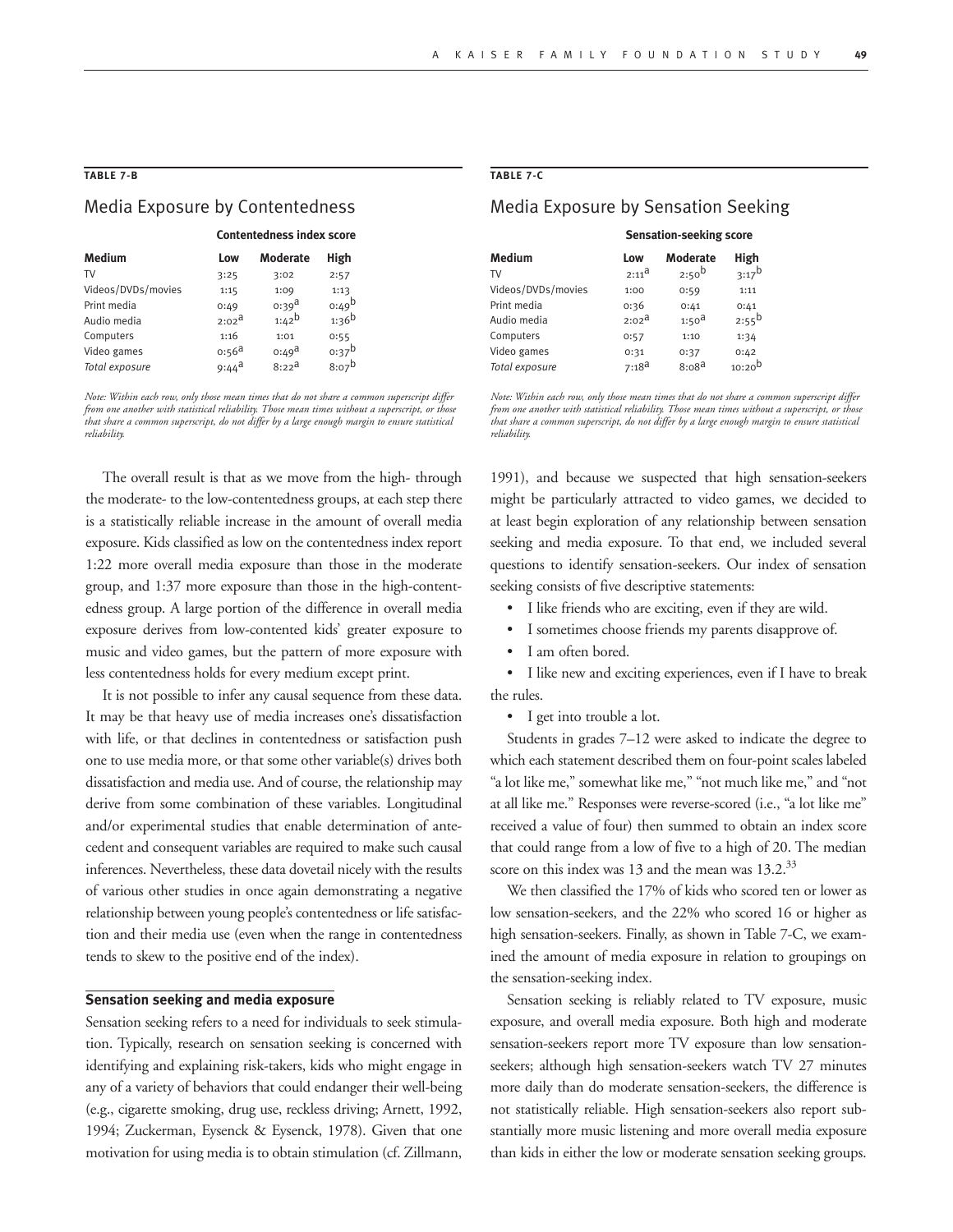### **Box 7.1 Heavy Media Use and Other Activities**

Not only do heavy users of any one medium tend to be heavy users of other media, but contrary to expectations, heavy overall media users also tend to spend more time engaged in several non-media activities than do light and moderate media users. As the following table shows, the 20% of all 8- to 18-yearolds classed as high in overall media exposure spend more time than their lowand/or moderate-exposure counterparts hanging out with parents, exercising, and participating in other activities such as clubs, music, art, or hobbies. In each instance, high-exposure kids spend significantly more time than low-exposure kids with the three non-media activities; moderate-exposure kids do not differ from high-exposure kids in time spent with parents, but do devote less time to exercise and to "other" activities.

#### **Media Exposure Levels and Time Spent on Non-Media Activities Among 8- to 18-year-olds**

|                                | Percentage<br>of sample | Hanging out<br>with parents | Exercising/<br>physical activity | Engaging in other<br>activities |
|--------------------------------|-------------------------|-----------------------------|----------------------------------|---------------------------------|
| Total media exposure           |                         |                             |                                  |                                 |
| Low (3 hours or less)          | 18%                     | $1:57^{\text{d}}$           | $1:21^{\text{d}}$                | 0:50 <sup>d</sup>               |
| Moderate (3+ through 13 hours) | 62                      | $2:16^{b}$                  | $1:21^{\text{d}}$                | $0:56^{\text{a}}$               |
| High (more than 13 hours)      | 20                      | $2:35^{b}$                  | $1:42^b$                         | $1:18^{b}$                      |

<sup>1</sup> Since this classification is based on overall exposure, it does not take into account media multitasking.

*Note: Superscripts indicating statistically significant differences should be read within columns.*

A similar picture emerges when we look at 7th- to 12th-graders' more detailed reports of the time they spend in various activities in a given day (as illustrated in the following table). Adolescents high in media exposure spend more time with their friends, more time doing chores, and more time working at a job than do those classed as low or moderate in media exposure, again indicating that high media exposure does not necessarily go hand in hand with less time devoted to other activities.

#### **Media Exposure Levels and Time Spent on Non-Media Activities Among 7th- to 12th-graders**1

|                                   | Percentage<br>of sample | Hanging out<br>with friends | Doing<br>homework | Doing<br>chores       | <b>Working</b><br>at a job |
|-----------------------------------|-------------------------|-----------------------------|-------------------|-----------------------|----------------------------|
| Total media exposure <sup>2</sup> |                         |                             |                   |                       |                            |
| Low (3 hours or less)             | 16%                     | $2:11^{ab}$                 | 0:49              | 0:29 <sup>d</sup>     | $0.32^{ab}$                |
| Moderate $(3+$ through 13 hours)  | 64                      | $2:10^{\text{a}}$           | 0:52              | $0:31^{\overline{d}}$ | 0:30 <sup>d</sup>          |
| High (more than 13 hours)         | 19                      | $2:41^{D}$                  | 0:45              | $0:39^{D}$            | $0:55^{D}$                 |

1 Questions pertaining to these activities were asked only of 7th- to 12th-grade participants.

<sup>2</sup> Since this classification is based on overall exposure, it does not take into account media multitasking.

*Note: Superscripts indicating statistically significant differences should be read within columns.*

Not surprisingly, when time spent engaged in the various non-media activities is examined in relation to whether a young person is classed as a heavy, moderate, or light user of the four individual media we have been considering (TV, print, computers, and video games), there are some changes in the various relationships (see Appendix 7.5). For example, the finding that heavy overall media users spend the most time exercising also holds for reading and for video game use, but not for watching TV or using a computer. Similar variations also emerge for the questions asked only of 7th- to 12th-graders. Thus, on the one hand, kids high in overall media exposure report spending substantially more time "hanging out with friends" than kids with either moderate or low overall media exposure. However, when we look at heavy, moderate, and light users of each of the individual media, the relationship is significant only for video game users (heavy video game users spend significantly more time with friends than do light video game users; moderate users fall between, and do not differ from either group). Time spent with homework produces yet another pattern. Although there is no relationship between overall media exposure and time spent with homework, significant relationships do emerge for time spent watching TV and for time spent reading when compared with time spent with homework. Kids classed as heavy TV users spend significantly *less* time than those classed as light TV users doing homework (moderate viewers fall between and do not differ from either group). Conversely, there is a strong positive relationship between print use and time spent with homework; heavy readers spend significantly more time with homework than either moderate or light readers; and moderate readers spend significantly more time with homework than light readers (see Appendix 7.5).

In spite of these and similar variations in the pattern of findings, the overall results presented in this box, in combination with the information presented in Appendix 7.5, raises red flags against too easily concluding that time spent with media is synonymous with time taken from other activities. In some instances this may be a valid inference, but in other cases it appears that quite the reverse is true. And although we cannot tease out the various possibilities from our current data, it seems clear that the relationship between level of media use and various other activities depends on the medium (or media) under consideration, the "other" activity under consideration, and the individual youth.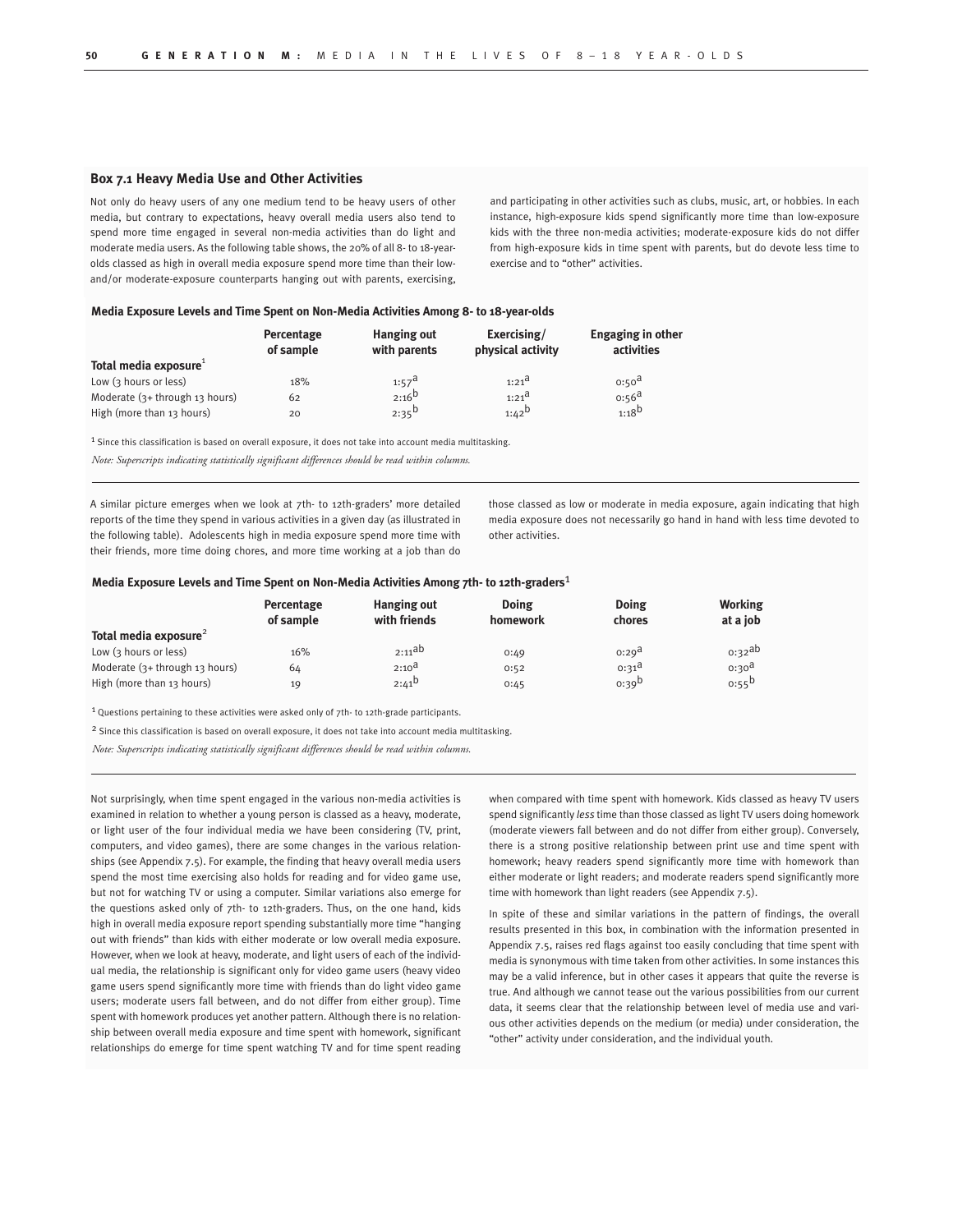# **TABLE 7-D**

# Percentage of 8- to 18-year-olds in the Light, Moderate, and Heavy User Groups for Print, TV, Video Games, and Computers

| Medium/cut points   | Group    | Percentage |
|---------------------|----------|------------|
| <b>Print</b>        |          |            |
| None (o)            | Light    | 26%        |
| 5 minutes to 1 hour | Moderate | 55         |
| More than 1 hour    | Heavy    | 19         |
| т٧                  |          |            |
| 1 hour or less      | Light    | 34         |
| 1+ hours to 5 hours | Moderate | 45         |
| More than 5 hours   | Heavy    | 20         |
| Video games $1$     |          |            |
| None (o)            | Light    | 58         |
| 5 minutes to 1 hour | Moderate | 28         |
| More than 1 hour    | Heavy    | 13         |
| Computer            |          |            |
| None (o)            | Light    | 45         |
| 5 minutes to 1 hour | Moderate | 38         |
| More than 2 hours   | Heavy    | 16         |

1 Based on console video games only.

Although the differences are not statistically reliable, there are also positive relationships for each of the other media (print, videos/movies, video games, and computers); that is, as we move from the low, to moderate, to high sensation-seeking groups, the general tendency is for media exposure to increase.

It appears then, that media in general, and at least two specific media in particular (TV and audio media), hold a particular attraction for kids who score high in sensation seeking. Even though our initial expectation that high sensation-seekers would

report high exposure to video games was not supported, the relatively large differences in total media exposure displayed in Table 7-C point to sensation seeking as an interesting variable to be explored in future research.

# **Heavy vs. light media users**

A question posed in many studies of young people's media use concerns the degree to which different kinds of media exposure may be interrelated. That is, do young people who spend a lot of time with one medium spend more or less time with other media? For example, since music often seems to provide a background to teenagers' reading, might we not expect that kids who read a

lot will also spend a lot of time listening to music? Or conversely, as many have speculated, does the use of some kinds of media interfere with the use of other kinds of media? For example, given the kind of attention that, at first glance, TV seems to require, should we expect TV viewing to displace time spent reading, leading to a negative relationship between print exposure and TV exposure? A more current but similar question concerns whether the increasing time that young people seem to be devoting to computers "displaces" time spent with TV or print, or any of the other media.

The "displacement" question dates at least to the introduction of TV. Maccoby (1951; 1954) asked how TV viewing affected time that children spent on schoolwork, and Schramm, Lyle, and Parker (1961) raised the issue of how much the introduction of TV influenced young people's reading, radio listening, and motion picture attendance. Mutz, Roberts, and Van Vuuren (1993) reviewed a number of displacement studies that examine how TV exposure relates to exposure to other kinds of media, and failed to find a strong case for displacement when the data were examined at an individual level. Similarly, when Roberts and his colleagues (Roberts, et al., 1999) looked at how much time light, moderate, and heavy users of TV, print, and computers devoted to each of the various media, they found little support for the displacement hypothesis, but a good deal of evidence that high exposure to one medium tends to go hand in hand with high exposure to most other media.

To explore this issue further, we classify young people as light, moderate, or heavy users of each of four media: print, TV, console video games, $34$  and computers. Determination of light, moderate, and heavy use must take into account the fact that for some of the media, more than 15% of young people report zero use (e.g., 46% of our sample spent no time using a computer for leisure

**The results raise a red flag against**  too easily concluding that time spent with media is synonymous with time taken from other activities.

activities the previous day, and 58% report no time with console video games; see Appendices 4.6 and 4.8). Our solution is to define the "light," "moderate," and "heavy" user groups on the basis of what seems reasonable in terms of the exposure time young people reported for each medium.

Table 7-D presents the cut-off points used to define light, moderate, and heavy use of each medium, and the proportion of young people who fall into each group for each of the four media examined. Thus, the 26% of kids who reported no reading the preceding day are classified as light in print use and the 19% who read for more than one hour are classified as heavy in print use.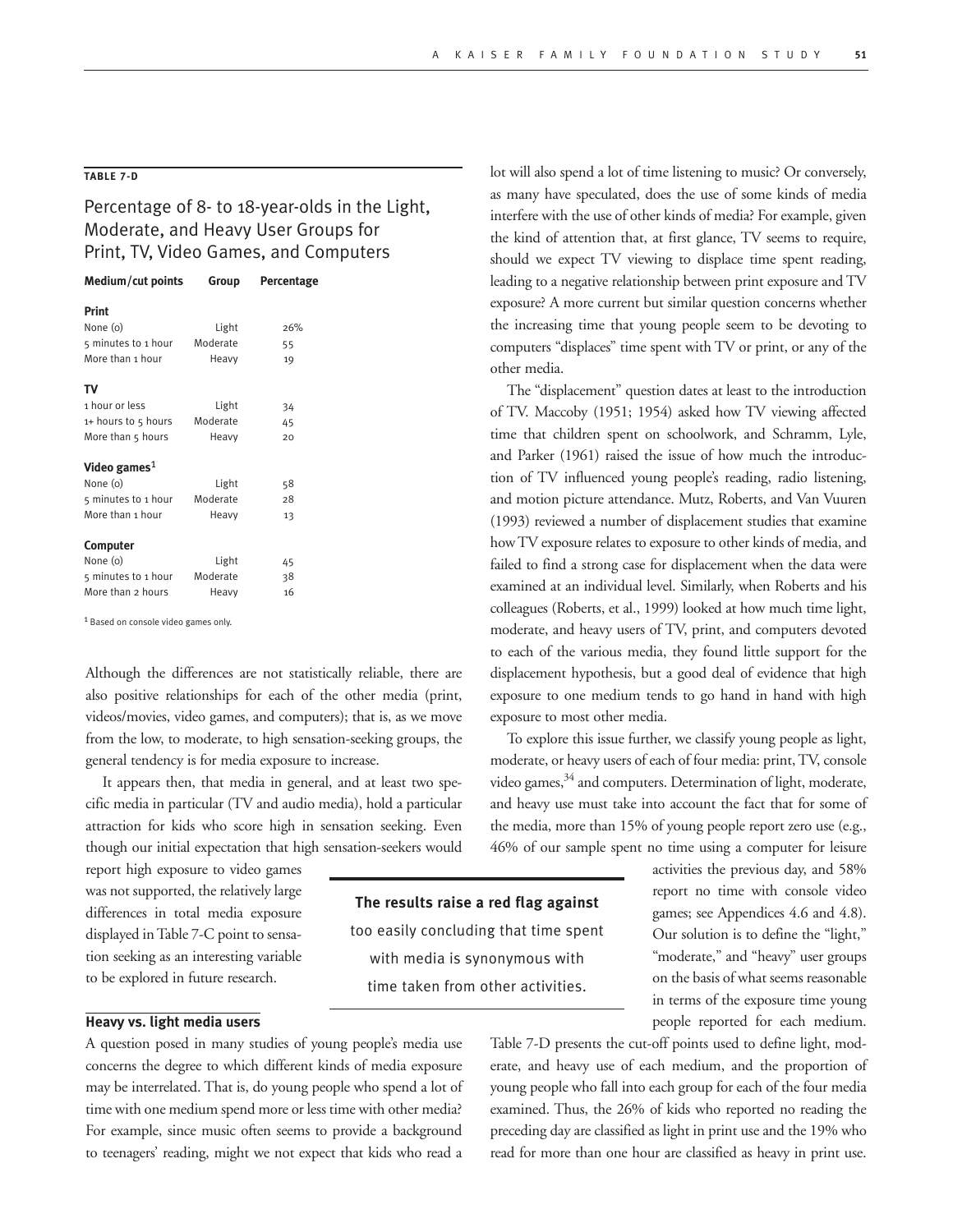# **TABLE 7-E**

Average Daily Exposure Among Light, Moderate, and Heavy Users of Print, TV, Video Games, and Computers

| <b>Medium</b>                                | Light                 | <b>Moderate</b>       | Heavy               |  |  |  |
|----------------------------------------------|-----------------------|-----------------------|---------------------|--|--|--|
| A. Amount of previous day print use          |                       |                       |                     |  |  |  |
| <b>TV</b>                                    | 2:53                  | 3:05                  | 3:16                |  |  |  |
| Videos/movies                                | $0:55^{\text{a}}$     | 1:08 <sup>d</sup>     | $1:45^{b}$          |  |  |  |
| Video games                                  | 0:50                  | 0:46                  | 0:59                |  |  |  |
| Music                                        | 1:45                  | 1:38                  | 1:59                |  |  |  |
| Computer                                     | $0.56$ ab             | $0:58^{\text{a}}$     | $1:20^{\mathsf{b}}$ |  |  |  |
| Total media exposure<br>(less print)         | $7:19^{\text{a}}$     | $7:35^{\text{a}}$     | 9:19 <sup>b</sup>   |  |  |  |
|                                              |                       |                       |                     |  |  |  |
| B. Amount of previous day TV use             |                       |                       |                     |  |  |  |
| Reading                                      | 0:44                  | 0:40                  | 0:46                |  |  |  |
| Videos/movies                                | 0.53 <sup>d</sup>     | $1:07^{b}$            | $1:53^C$            |  |  |  |
| Video games                                  | $0:35^{\text{a}}$     | $0:44^{\text{a}}$     | $1:26^{b}$          |  |  |  |
| Music                                        | $1:37^{\text{a}}$     | $1:41^{\text{a}}$     | $2:02^b$            |  |  |  |
| Computer                                     | $0:53^{\overline{a}}$ | 0:59 <sup>a</sup>     | $1:22^{b}$          |  |  |  |
| Total media exposure                         | $4:41^{\text{d}}$     | $5:11^{b}$            | 7:29 <sup>C</sup>   |  |  |  |
| (less TV)                                    |                       |                       |                     |  |  |  |
| C. Amount of previous day video game use $1$ |                       |                       |                     |  |  |  |
| Reading                                      | $0:41^{ab}$           | $0:40^{\text{a}}$     | o:55 <sup>b</sup>   |  |  |  |
| <b>TV</b>                                    | $2:35^{\text{a}}$     | $3:32^{b}$            | $4:17^C$            |  |  |  |
| Videos/movies                                | 0:50 <sup>d</sup>     | $1:30^{b}$            | $2:07^C$            |  |  |  |
| Music                                        | $1:39^{\text{a}}$     | $1:41^{\text{d}}$     | $2:12^{b}$          |  |  |  |
| Computer                                     | $0:53^{\text{a}}$     | $1:11^{b}$            | $1:25^{b}$          |  |  |  |
| Total media exposure                         | $6:45^{\text{a}}$     | $8:52^b$              | $11:53^C$           |  |  |  |
| (less video games)                           |                       |                       |                     |  |  |  |
| D. Amount of previous day computer use       |                       |                       |                     |  |  |  |
| Reading                                      | 0:42ab                | $0:40^{\text{d}}$     | $0:51^{b}$          |  |  |  |
| TV                                           | 2:50 <sup>d</sup>     | $3:02^{\overline{d}}$ | 3:45 <sup>b</sup>   |  |  |  |
| Videos/movies                                | $0:59^{\text{a}}$     | $1:05^{\text{a}}$     | $1:55^{b}$          |  |  |  |
| Video games                                  | $0:42^{\mathsf{d}}$   | $0:49^{\text{a}}$     | 1:09 <sup>b</sup>   |  |  |  |
| <b>Music</b>                                 | $1:28^{d}$            | $1:42^{\text{a}}$     | $2:38^{b}$          |  |  |  |
| Total media exposure                         | $6:42^{\text{a}}$     | $7:19^{\text{a}}$     | $10:18^{b}$         |  |  |  |
| (less computers)                             |                       |                       |                     |  |  |  |

1 Groupings based on console video games only.

*Note: Within each row, only those mean times that do not share a common superscript differ from one another with statistical reliability. Those mean times without a superscript, or those that share a common superscript, do not differ by a large enough margin to ensure statistical reliability.*

Light TV users, on the other hand, includes all kids who watched one hour or less (34%), while heavy TV use is defined as watching in excess of five hours (20%). For both computers and video games the light users did not use the medium the preceding day, and for video games the heavy users used them in excess of one hour, while for computers the heavy use group used them for more than two hours.

Table 7-E presents mean daily media exposure for light, moderate, and heavy print users, TV users, video game players, and computer users. When light, moderate, and heavy users of a particular medium are considered, average total media exposure *excludes* time spent with that medium. Thus, for example, total media exposure for light, moderate, and heavy print users does not include time spent reading; total media exposure for light, moderate, and heavy TV users does not include time spent watching TV, and so on.

In our view, the most striking result to emerge from Table 7-E is that high exposure to any of the four individual media tends to go hand in hand with high exposure to most other media, a result replicating findings from 1999. Average total media exposure for each of the four comparison groups consistently shows that regardless of the medium on the basis of which they are classified, youngsters who are heavy users report substantially more overall media exposure than youngsters from the light and moderate groups, with the differences ranging from two hours to more than five hours daily. Heavy print users report two hours more exposure to all other media than light print users (and 1:44 more than moderate print users). Heavy TV users report 2:48 more exposure to all other media than light TV users (and 2:18 more than moderate users). Heavy computer users report 3:36 more exposure to all other media than light computer users (and 2:59 more than moderate users). Heavy video game users report 5:08 more overall exposure to all other media than light video game users (and 3:01 more than moderate video game users).

In addition, examination of Table 7-E also shows that of the 20 comparisons for each of the individual media (five comparisons for each of four media), there are no instances in which kids in the low exposure group report more exposure to any individual medium than kids in the high exposure group. Indeed, there are only four instances where the differences favoring heavy media users are not statistically reliable (and three of them pertain to light vs. heavy *readers*). In other words, in terms of overall media use, there is no evidence for a displacement effect, at least among kids classified as heavy users of print, TV, video games, or computers. Youngsters classed as heavy users of any of these four media do not tend to be light users of other media. To the contrary, there is good reason to infer that heavy use of any one medium is quite likely to go hand in hand with heavy use of other media.

It is important to note, however, that this pattern may not hold for all children; that is, young people classed in the light- or moderate-use subgroups generally do not differ. Kids classed as low in exposure to one of the four media differ significantly from those classed as moderate in exposure in only three instances: light TV viewers spend less time than moderate viewers watching videos and movies, and light video game users spend less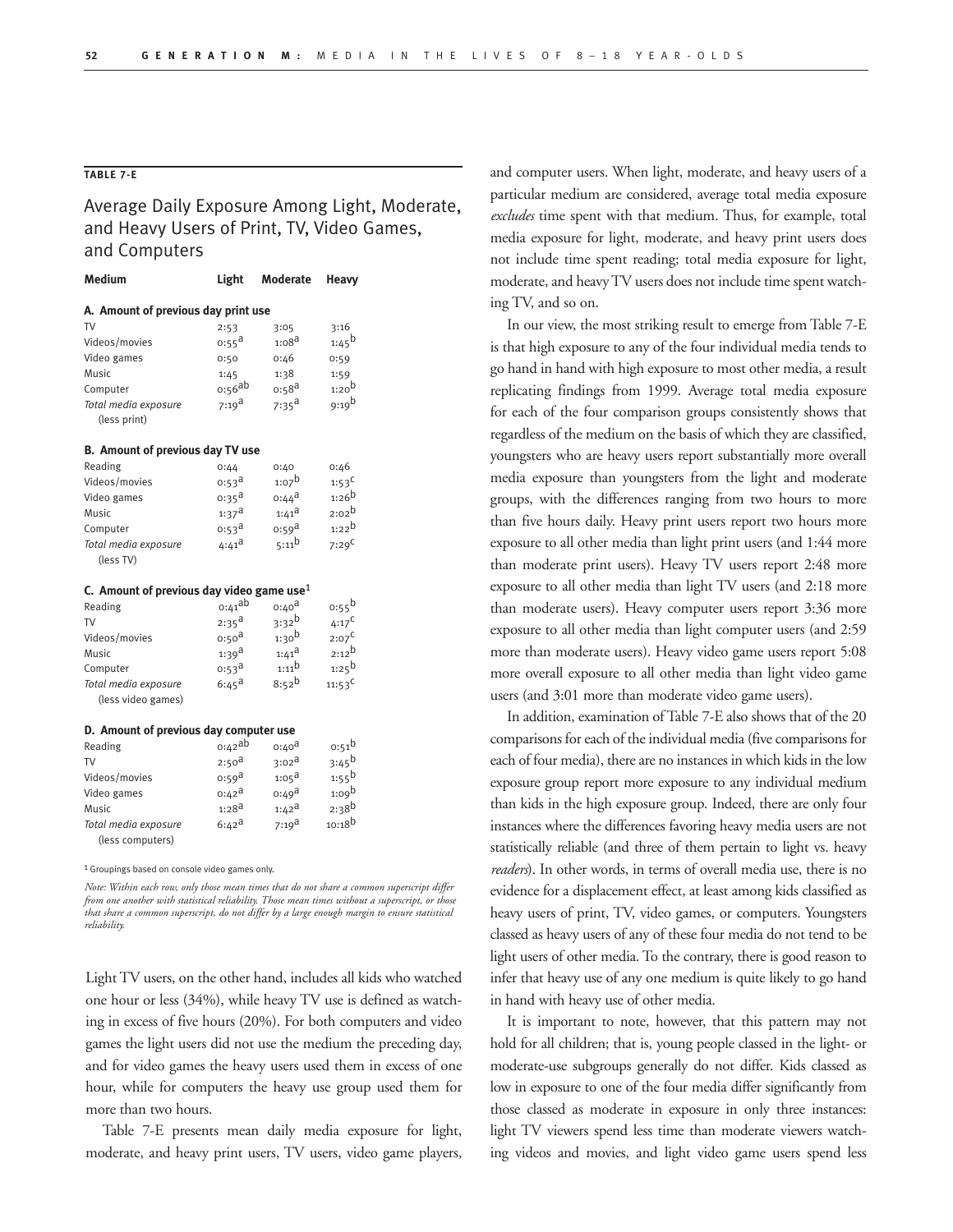time than moderate video game users watching TV and using a computer. This general lack of differences between kids classed as light and moderate users in the amount of time spent with various individual media indicates that the relationship emerges primarily at the higher ends of the distributions of time spent with each of the various individual media.<sup>35</sup> Another way of saying this is that while being classed as a light or moderate user of any of these four media does not necessarily mean one will be a light or moderate user of any other media, being classed as a heavy user of one makes it a pretty good bet that you are highly exposed to other media.<sup>36</sup> Indeed, given that each of the subsections of table 7-E excludes time spent with the medium on the basis of which kids are classed into the light, moderate, or heavy use groups, the average total

media exposure reported by each of the high exposure groups is so high as to give pause. Where could heavy video game or heavy computer users possibly find 11 or 12 hours in their day to spend with other media? The answer, we believe, lies in the kind of media multitasking discussed in

Chapter 5. We will look more closely at the relationship between high media exposure and media multitasking when we cover media multitasking later in this chapter.

A second point to emerge from Table 7-E is that there are notable differences in the pattern of results for heavy, moderate and light print users compared to the patterns for heavy, moderate and light users of other media. First, while heavy use of TV, computers, and video games goes hand in hand with heavy use of almost all of the other media, this is clearly not the case for print use. Rather, although kids who read more than an hour daily also spend substantially more time with videos/movies and with computers, they *do not* report reliably more use of TV, video games, or music. Second, print is the only medium for which there is no significant difference in relation to light, moderate, or heavy TV viewing. Third, the differences in amount of print exposure in relation to light, moderate, and heavy computer use and video game use, although statistically reliable, are small relative to the differences in amount of exposure to other media. In other words, although there are some similarities among high exposure groups for all four media, the results for high print exposure are arguably different from those for the three electronic media.

Several other results emerge for differences in exposure to various individual media as a function of low, moderate, or high exposure to the four media under consideration. We are particularly struck by the high levels of music exposure reported by heavy computer users relative to light computer users — a full hour more (1:28 vs. 2:38). The differences between the low and high subgroups for other media are substantially smaller: 14 minutes for print (1:45 vs. 1:59), 25 minutes for TV (1:37 vs. 2:02), and 33 minutes for video games (1:39 vs. 2:12). We suspect that the ability to access digitized music while engaged in other computer activities facilitates multitasking for these two media.

The high level of TV viewing among kids reporting high use of either computers or video games is also noteworthy. As we saw in Chapter 4, for all 8- to 18-year-olds, daily TV viewing averages 3:04. Thus, both heavy computer users and heavy video game users exceed the overall averages in daily TV use (with heavy video game users exceeding the overall TV average by more than an hour). Finally, heavy video game use is a particularly strong pre-

**Heavy use of any one medium** is quite likely to go hand in hand with heavy use of other media.

dictor of all other kinds of media use. Not only do kids classed as heavy video game users report substantially more overall media exposure than any of the other high exposure subgroups, but relative to the low exposure group, their *increase* in time spent with each of the individual

media is larger than any increase found for any of the other high exposure subgroups (e.g., relative to the light group, heavy video game users spend 1:42 more with TV; heavy print users, on the other hand, spend 0:23 more with TV than light print users, and heavy computer users spend 0:55 minutes more than light computer users).

# **Media multitaskers**

The strikingly high levels of exposure reported by heavy users of print, TV, computers, and video games returns us to the distinction between media exposure and media use. In Chapter 5 we noted that the sub-set of youngsters from our sample who completed week-long media logs indicated that they spent 26% of their media time using two or more media simultaneously. The result was that six hours and 21 minutes of media use produced exposure to eight hours and 33 minutes of media content. Clearly, the high levels of overall media exposure reported in Chapter 5, and the extremely high levels seen when heavy users of each of the four media are examined separately, point to the importance of media multitasking — that is, to the use of two or more media simultaneously.

In addition to the data obtained from the sub-sample who completed the media diaries, all respondents in 7th–12th grade in the sample were also asked how often they use other media while watching TV, while reading, while using the computer, or while listening to music. For example, kids were asked, "When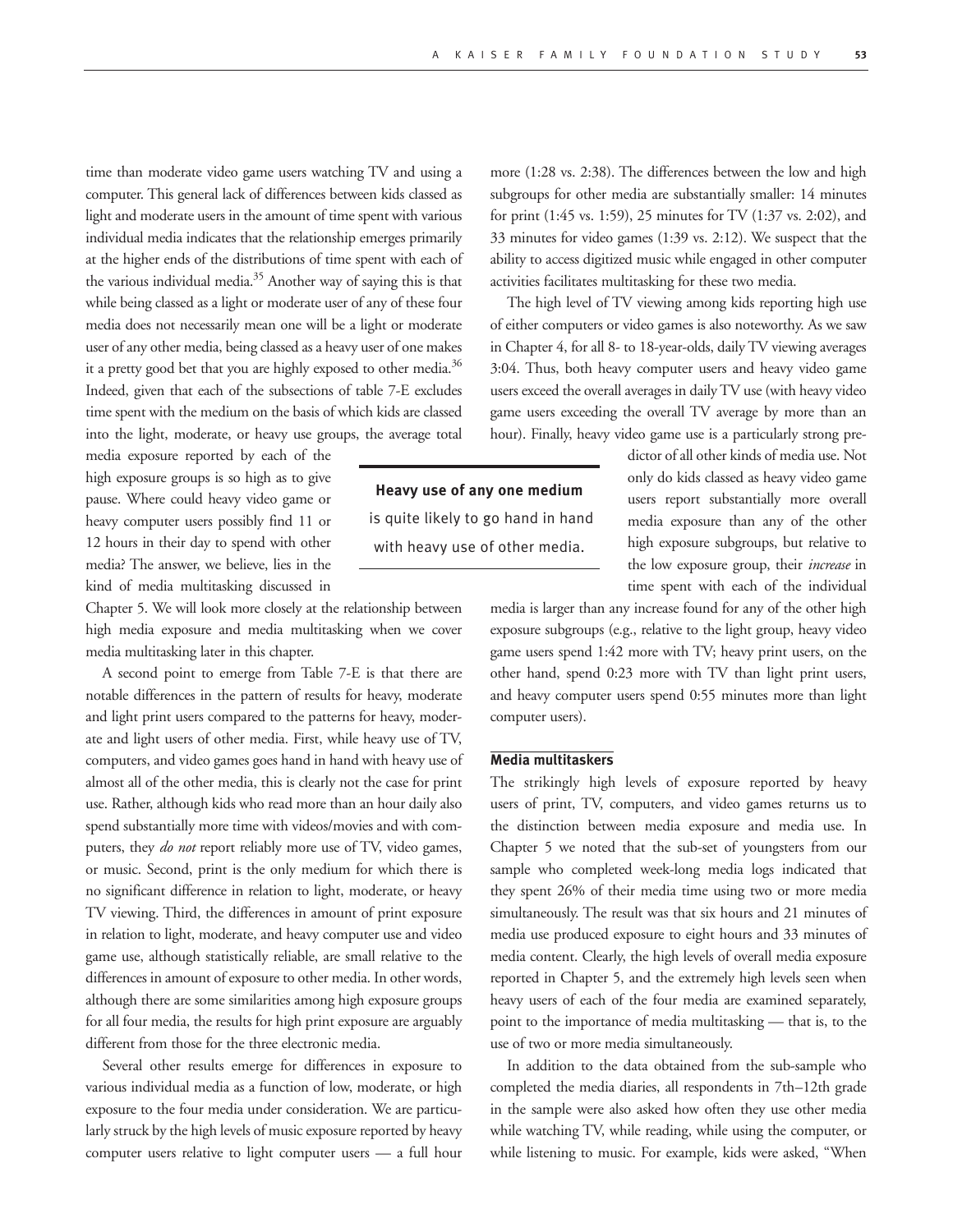## **TABLE 7-F**

# Percentage of 7th- to 12th-Graders Reporting Media Multitasking While Using Each Medium

|                              | Most of  | Some of Little of |          |              |
|------------------------------|----------|-------------------|----------|--------------|
| Medium                       | the time | the time          | the time | <b>Never</b> |
| Reading                      | 28%      | 30%               | 26%      | 16%          |
| <b>Watching TV</b>           | 24       | 29                | 28       | 19           |
| Listening to music           | 33       | 30                | 25       | 12           |
| Using a computer             | 33       | 29                | 23       | 14           |
| Multiple computer activities | 39       | 25                | 19       | 14           |

you watch TV, how often do you do any of the following activities *at the same time*: use a computer, read, or listen to music?" We also asked a separate question about the frequency with which kids engaged in several different computer activities at the same time: "When you use a computer, how often do you do several things at the same time (such as e-mail, instant message, homework, etc.)?" Response options for all of these questions included "most of the time," "some of the time," "a little of the time," and "never." Table 7-F presents the proportion of 7th- to 12th-graders giving each answer to the question as posed for each of the four media. Depending on the medium about

which they are asked, from one-quarter to one-third of adolescents report using multiple media "most of the time." The fewest kids multitask "most of the time" when watching TV (24%) and the most when listening to music (33%). It is also clear that in the context of multitasking, the computer must be viewed as a special case. Not only do 33% of kids report that when they use a computer they also use

other media (i.e., read, watch TV, or listen to music), but 39% indicate that "most of the time" they use a computer, they engage in multiple activities at the same time (i.e., e-mail, instant messaging, etc.).<sup>37</sup> Clearly, then, the finding reported in Chapter 5 that over one-quarter of 7th- to 12th-graders often use multiple media simultaneously seems quite robust.

The next step was to compute an overall "media multitasking" score that would enable identification of heavy, moderate, and light media multitaskers irrespective of medium. This was accomplished by scoring responses to the questions about the four media represented in Table 7-G, assigning a value of one for "never multitask" to a value of four for "multitask most of the time," then summing these scores to obtain an index of multitasking. The scores could range from four to 16. Those kids whose overall multitasking score was below eight were grouped as light multi-

# **TABLE 7-G**

# Average Daily Media Exposure Among Light, Moderate, and Heavy Media Multitaskers

|  |  | Overall media multitasking level $1$ |
|--|--|--------------------------------------|
|--|--|--------------------------------------|

| Medium               | Light             | <b>Moderate</b>       | Heavy      |
|----------------------|-------------------|-----------------------|------------|
| Reading              | 0:35              | 0:39                  | 0:47       |
| TV                   | $2:43^{\text{d}}$ | $2:31^{\text{d}}$     | $3:56^{b}$ |
| Videos/movies        | 0:50 <sup>d</sup> | $0:58^{\text{a}}$     | $1:22^{b}$ |
| Video games          | $0:34^{\text{d}}$ | $0:33^{\overline{d}}$ | $0:57^b$   |
| Music                | $1:12^a$          | $2:03^{b}$            | $3:16^C$   |
| Computer             | $0:44^{\text{d}}$ | $1:05^{\text{a}}$     | $2:30^{b}$ |
| Total media exposure | $6:38^{a}$        | 7:50 <sup>b</sup>     | $12:49^C$  |
|                      |                   |                       |            |

1 Includes only 7th- to 12th-graders.

**Depending on the medium about** which they are asked, from one-quarter to one-third of adolescents report using multiple media "most of the time."

*Note: Within each row, only those mean times that do not share a common superscript differ from one another with statistical reliability. Those mean times without a superscript, or those that share a common superscript, do not differ by a large enough margin to ensure statistical reliability.*

taskers (15% of the sample). Those kids whose overall multitasking score ranged from eight through 14 were grouped as moderate multitaskers (70% of the sample). Those kids whose overall multitasking score was 15 or 16 were grouped as heavy multitaskers (15% of the sample). In other words, to be classed as a heavy multitasker, a respondent had to respond "most of the time" to at

> least three of the multitasking questions (see Appendix 7.4).

In light of the findings discussed above, it is not surprising that multitasking level is positively related to overall media exposure. As Table 7-G illustrates, kids classed as light media multitaskers (i.e., as infrequently, if ever, reporting that they use several media simultaneously) report significantly less overall media exposure

(6:38) than kids classed as moderate multitaskers (7:50), and both of these groups report substantially less overall exposure than kids classed as heavy multitaskers (12:49). The same general pattern holds for exposure to music (that is, exposure increases significantly with each successive multitasking level). There is no difference between light and moderate multitaskers in amount of exposure to TV, to videos/movies, to computers, or to video games, but each of these groups report significantly less exposure to those media than do heavy multitaskers. Finally, multitasking level is not related to amount of print exposure, likely because reading invites less multitasking because of the attention it requires to be successfully pursued (i.e., distraction from reading arguably interferes with information processing to a greater degree than distraction from such media activities as TV viewing or music listening).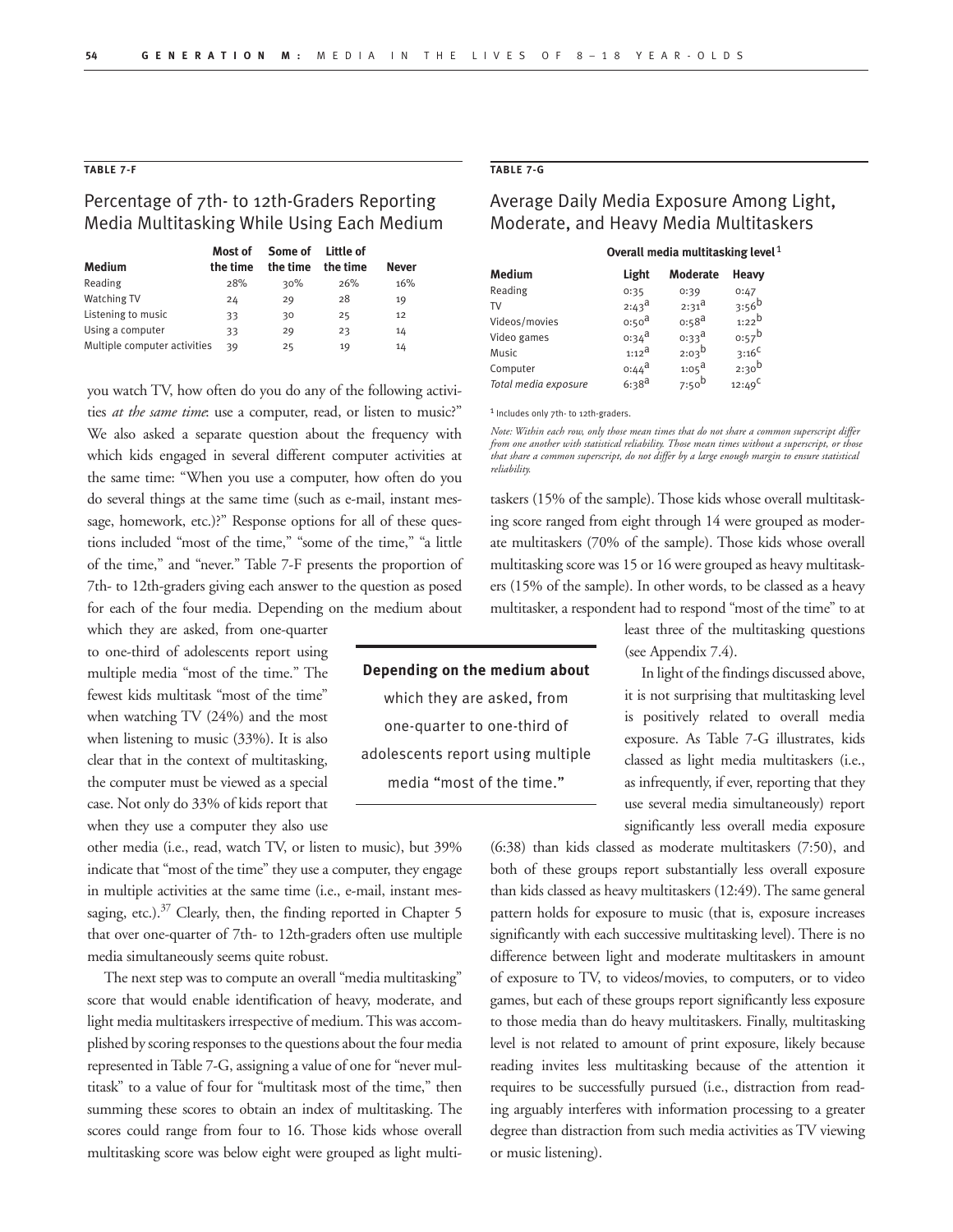## **TABLE 7-H**

# Media Exposure and Media Multitasking

 **Of light, moderate, and heavy TV, computer, video game and print users, the percentage who are heavy multitaskers**

|             | Average exposure <sup>1</sup> |                 |                 |  |
|-------------|-------------------------------|-----------------|-----------------|--|
|             | Light                         | <b>Moderate</b> | Heavy           |  |
| TV          | $11\%$ <sup>a</sup>           | $16\%$ ab       | 25%             |  |
| Computer    | ga                            | $14^{b}$        | 33 <sup>b</sup> |  |
| Video games | 12 <sup>a</sup>               | 21ab            | 28 <sup>b</sup> |  |
| Print       | 15                            | 15              | 18              |  |

1 Includes only 7th- to 12th-graders.

*Note: Within each row, only those items that do not share a common superscript differ from one another with statistical reliability. Those items without a superscript, or those that share a common superscript, do not differ by a large enough margin to ensure statistical reliability.* 

Finally, as noted earlier in this chapter, high exposure to TV, computers, and video games tends to go hand in hand with heavy multitasking. Table 7-H presents the proportion of 7th- to 12thgraders who were classified as heavy multitaskers in relation to whether they report light, moderate, or heavy use of each of four media: TV, computers, console video games, or print. Compared to the low and moderate exposure groups, a significantly greater proportion of kids in the high exposure group for TV, for computers, and for video games report that they use several media simultaneously "most of the time." We suspect that this is a large part of the explanation for the high overall media exposure levels produced by the heavy-multitasking groups. These percentages also tend to support our earlier speculation that print media

are relatively less likely to invite media multitasking than are the various electronic media. Regardless of level of print exposure, fewer than one-fifth of 7th- to 12th-grade kids report heavy media multitasking.

Although some media invite multitasking more than others, and although people have probably always engaged in more than one activity while consuming media, it seems clear that *media* multitasking (as

opposed to engaging in some media and some non-media activity at the same time) is a growing and potentially important phenomenon. As we noted in Chapter 5, the amount of time young people have available to devote to media seems to have reached some kind of ceiling, but the amount of media messages to which they are exposed apparently has not. Kids seem to be engaging one, two, three, or more media simultaneously — or at least in a manner that looks simultaneous.<sup>38</sup> Whether the consequences

**The amount of time young people** have available to devote to media seems to have reached some kind of ceiling, but the amount of media messages to which they are exposed apparently has not.

of such media behavior are good, bad, or neutral remains an open question. Does media multitasking increase or decrease the amount of information that is processed? Does it impede or facilitate understanding? Does it affect attention, and if so, how? These are only a few of the questions the multitasking phenomenon raises. The one certainty in all of this is that the phenomenon is real and the questions are important.

### **Summary**

Several different individual factors other than demographic characteristics are related to media exposure. Although the relationship is not as strong as that found in earlier studies, there is a tendency for exposure to electronic media to be higher among young people who report the lowest school grades. Although the difference is statistically reliable only for exposure to video games, to a lesser degree the inverse relationship also holds for TV, videos/movies, and audio media.39

The findings for contentedness largely replicate those reported in the 1999 study. That is, as in the earlier study, most kids in our sample are relatively content and well-adjusted. Nevertheless, when the 18% of kids who scored lowest on our index of contentedness are compared with either the 13% who scored highest or the 64% who scored in the middle, it is clear that lower contentedness goes with higher exposure to most media. (The only media for which this pattern does not hold are print and videos/movies; exposure to these media is lowest among kids in the moderate-contentedness group). Although it is not possible

> to infer causality, the inverse relationship between contentedness and media exposure replicates the findings of a number of earlier studies (cf. Comstock, 1991).

> Also in line with the results of our 1999 study, we again find that heavy use of any one medium tends to go hand in hand with heavy use of most other media. The difference in "other" media exposure varies from two hours when light and heavy print users are compared to more than

five hours when light and heavy video game users are compared. And although the difference between light and moderate groups is not always large, the increase is consistently positive across the three groups regardless of the medium under consideration. And finally, there is no medium for which the difference between the light- and heavy-user groups is not statistically significant. In short, it appears that there is a substantial group of young people who are simply heavy media users, regardless of the medium. It also